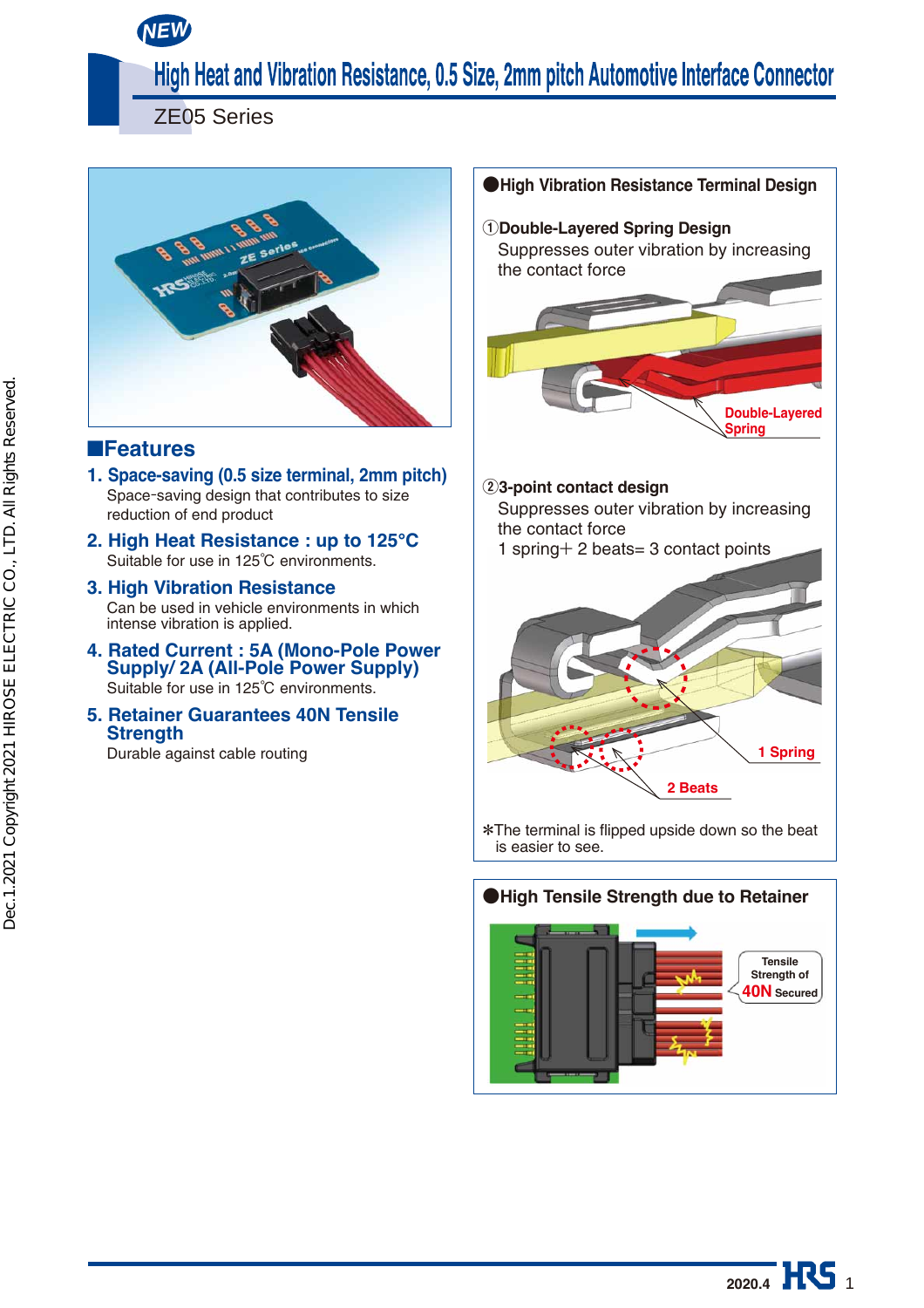# **■Product Specifications**

|                                  | Rated Current: 2A (all-pole power supply) |                                                                                      | Operating Temperature : -40 to $+125^{\circ}$ C   |                                                                                                                                                                   |  |  |
|----------------------------------|-------------------------------------------|--------------------------------------------------------------------------------------|---------------------------------------------------|-------------------------------------------------------------------------------------------------------------------------------------------------------------------|--|--|
| Ratings                          |                                           | 5A (mono-pole power supply)                                                          | Storage Temperature Range : -10 to +60°C (Note 1) |                                                                                                                                                                   |  |  |
|                                  | Rated Voltage: 60V AC/DC                  |                                                                                      |                                                   | Storage Relative Humidity Range: 85% RH or less<br>(No condensation) (Note 1)                                                                                     |  |  |
| <b>Items</b>                     |                                           | Specifications                                                                       |                                                   | Conditions                                                                                                                                                        |  |  |
| 1. Contact Resistance            |                                           | $10 \text{m}\Omega$ Max.                                                             |                                                   | Measured at 1A DC                                                                                                                                                 |  |  |
| 2. Insulation Resistance         |                                           | 100MΩ Min.                                                                           |                                                   | Measured at 500V DC                                                                                                                                               |  |  |
| 3. Withstanding Voltage          |                                           | There shall be no dielectric<br>breakdown.                                           |                                                   | Voltage of 1000V AC for 1 min.                                                                                                                                    |  |  |
| 4. Mating Durability             |                                           | Contact Resistance: $20 \text{m}\Omega$ Max.                                         |                                                   | 30 Insertion/Extraction cycles                                                                                                                                    |  |  |
| 5. Vibration Resistance          |                                           | No electrical discontinuity of $1\mu s$ or<br>more.<br>Contact Resistance: 20mΩ Max. |                                                   | Frequency: 20 to 200Hz (Constant Acceleration<br>of $88m/s^2$ )<br>1 Cycle 3 min. (round trip), 3 hours in 3 directions                                           |  |  |
| 6. Lock Strength                 |                                           | 100N Min.                                                                            |                                                   | Lock breaking strength measured when pulling in<br>mating axis direction                                                                                          |  |  |
| 7. Humidity Resistance           |                                           | Contact Resistance: $20m\Omega$ Max.<br>Insulation Resistance: 100M $\Omega$<br>Min. |                                                   | Left for 96 hours at a temperature of 60°C and a<br>relative humidity humidity 90 to 95%                                                                          |  |  |
| 8. Thermal Shock                 |                                           | Contact Resistance: $20 \text{m}$ Max.                                               |                                                   | Temperature : -40°C → Room temperature →<br>125°C $\rightarrow$ Room temperature<br>Time: $30 \rightarrow 5 \rightarrow 30 \rightarrow 5$ minutes for 1000 cycles |  |  |
| 9. Heat Resistance               |                                           | Contact Resistance: 20mΩ Max.                                                        |                                                   | Left at 140°C for 120 hours                                                                                                                                       |  |  |
| 10. Cold Resistance              |                                           | Contact Resistance: $20 \text{m}\Omega$ Max.                                         |                                                   | Left at -40°C for 120 hours                                                                                                                                       |  |  |
| 11. Sulfuric Acid Gas Resistance |                                           | Contact Resistance: $20 \text{m}$ Max.                                               |                                                   | Left in sulfuric acid gas at room temperature with<br>a concentration of 25ppm and 75% or more RH<br>for 96 hours while unmated                                   |  |  |

Note 1 : This storage temperature and humidity is for long-term storage of unused products.

### ■**Materials / Finish**

| Component      | Part        | <b>Material</b> | Finish       | <b>UL Standard</b> |
|----------------|-------------|-----------------|--------------|--------------------|
|                | Housing     | PA Resin        | <b>Black</b> | UL94V-0            |
| Receptacle     | Terminal    | <b>Brass</b>    | Tin Plating  |                    |
|                | Solder Tabs | <b>Brass</b>    | Tin Plating  |                    |
|                | Housing     | <b>PA Resin</b> | <b>Black</b> | UL94V-0            |
| Plug           | Retainer    | <b>PA Resin</b> | Natural      | UL94V-0            |
| Crimp Terminal | Terminal    | Copper Alloy    | Tin Plating  |                    |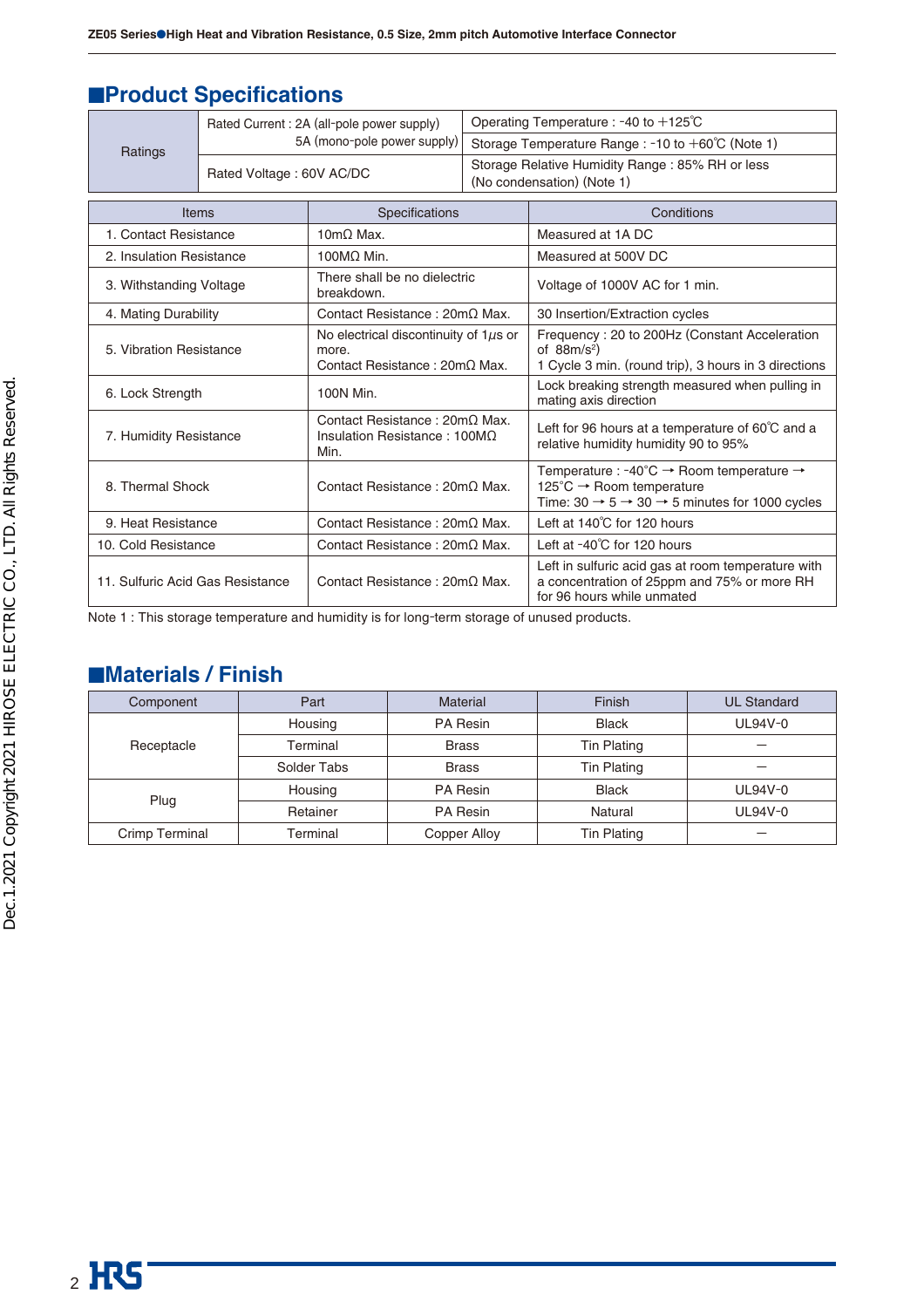#### **Product Number Structure**

Refer to the chart below when determining the product specifications from the product number. Please select from the product numbers listed in this catalog when placing orders.

#### **●Receptacle**







**●Crimp Terminal**

| <b>ZE05 - 2022 SCF</b> |                  |   |
|------------------------|------------------|---|
| Œ                      | $\boldsymbol{2}$ | 3 |

#### **Combination Chart**



| <b>O</b> Series Name   | : ZE05                       |
|------------------------|------------------------------|
| <b>2</b> Solder Tabs   | $H: SMT$ N/A : DIP           |
| <b>3</b> No. of Pos.   | : 2, 4, 5, 8, 12, 16, 20, 24 |
| 4 Rows                 | $D:2$ Rows N/A : 1 Row       |
| <b>SConnector Type</b> | $P:$ Receptacle $S:$ Plug    |
| <b>6</b> Pitch         | 2:2mm                        |
|                        | H: Right Angle               |
| <b>O</b> Part Type     | V: Straight                  |
|                        | HU/R: Housing/Retainer       |
|                        |                              |

| <b>O</b> Series Name                                     | :7F05                                                |
|----------------------------------------------------------|------------------------------------------------------|
|                                                          | 2Applicable Cable Size 2022 : 20, 22 AWG (0.3-0.5SQ) |
| <b>Secom Type/ Packaging SCF</b> : Female terminal, Reel |                                                      |



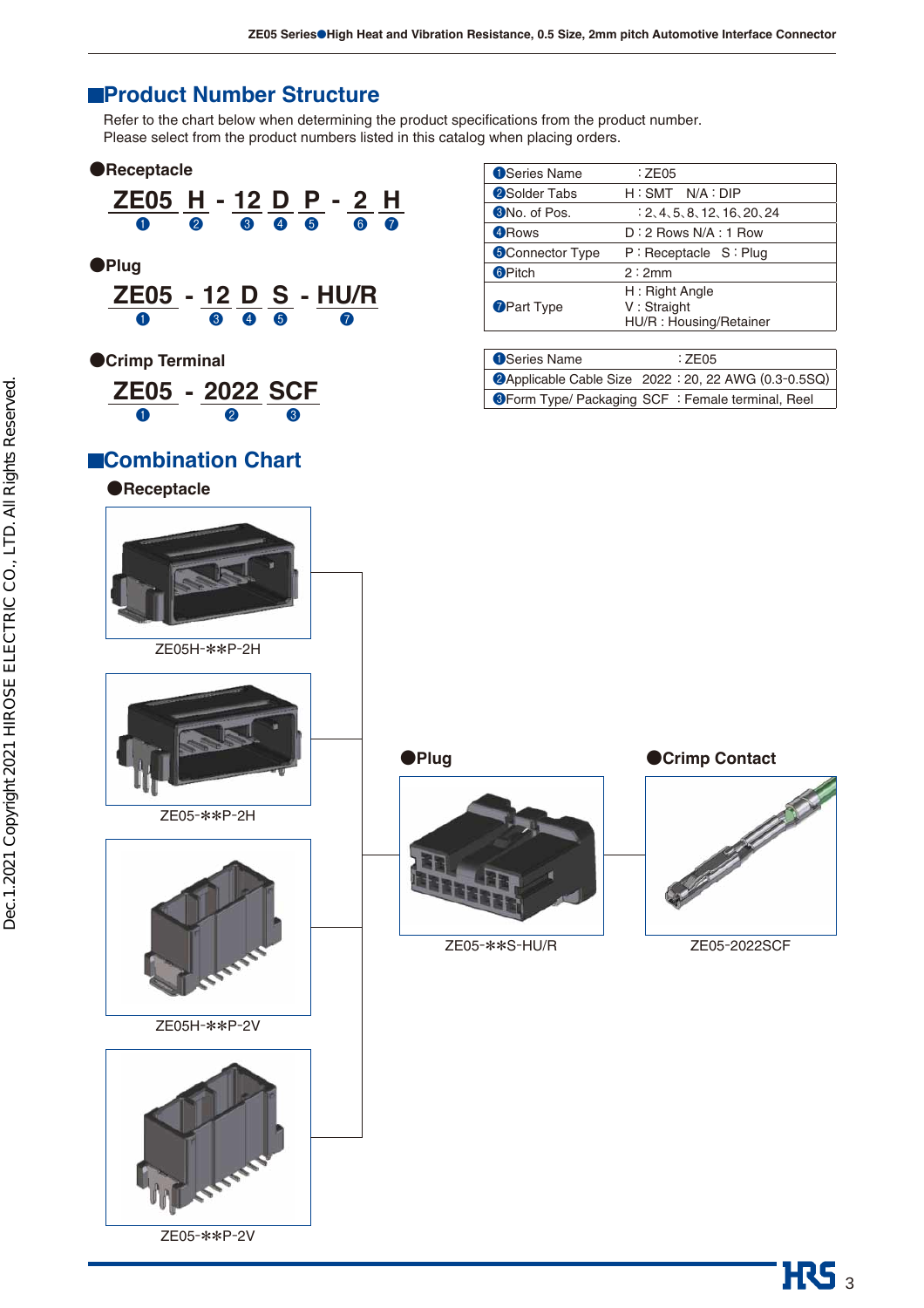**ZE05 Series**●**High Heat and Vibration Resistance, 0.5 Size, 2mm pitch Automotive Interface Connector**

# ■**Right Angle Receptacle, SMT Solder Tabs**





|        | $B\pm 0.3$ |
|--------|------------|
| S<br>۰ |            |

|               |            |             |                |       |      | Unit: mm |
|---------------|------------|-------------|----------------|-------|------|----------|
| Part No.      | HRS No.    | No. of Pos. | A              | B     | C    | D        |
| ZE05H-2P-2H   | 752-2109-0 | 2           | $\overline{2}$ | 12.32 | 13.7 |          |
| ZE05H-4P-2H   | 752-2110-0 | 4           | 6              | 16.32 | 17.7 | 8.34     |
| ZE05H-5P-2H   | 752-2120-0 | 5           | 8              | 18.32 | 19.7 |          |
| ZE05H-8DP-2H  | 752-2112-0 | 8           | 10             | 18.52 | 19.9 |          |
| ZE05H-12DP-2H | 752-2113-0 | 12          | 14             | 22.52 | 23.9 |          |
| ZE05H-16DP-2H | 752-2114-0 | 16          | 20             | 28.52 | 29.9 | 8.84     |
| ZE05H-20DP-2H | 752-2115-0 | 20          | 26             | 34.52 | 35.9 |          |
| ZE05H-24DP-2H | 752-2116-0 | 24          | 30             | 38.52 | 39.9 |          |

### ■**Right Angle Receptacle, DIP Solder Tabs**





|  |  | Unit : $mm$ |
|--|--|-------------|
|  |  |             |
|  |  |             |

|              |            |             |    |       |      | <u>UIII . IIIII</u> |
|--------------|------------|-------------|----|-------|------|---------------------|
| Part No.     | HRS No.    | No. of Pos. | A  | B     | C    | D                   |
| ZE05-2P-2H   | 752-2100-0 | 2           | 2  | 12.32 | 9.9  |                     |
| ZE05-4P-2H   | 752-2101-0 | 4           | 6  | 16.32 | 13.9 | 8.34                |
| ZE05-5P-2H   | 752-2121-0 | 5           | 8  | 18.32 | 15.9 |                     |
| ZE05-8DP-2H  | 752-2103-0 | 8           | 10 | 18.52 | 16.1 |                     |
| ZE05-12DP-2H | 752-2104-0 | 12          | 14 | 22.52 | 20.1 |                     |
| ZE05-16DP-2H | 752-2105-0 | 16          | 20 | 28.52 | 26.1 | 8.84                |
| ZE05-20DP-2H | 752-2106-0 | 20          | 26 | 34.52 | 32.1 |                     |
| ZE05-24DP-2H | 752-2107-0 | 24          | 30 | 38.52 | 36.1 |                     |

Note 1 : The sales unit is 1 reel (300pcs/ reel). Please order by number of reels.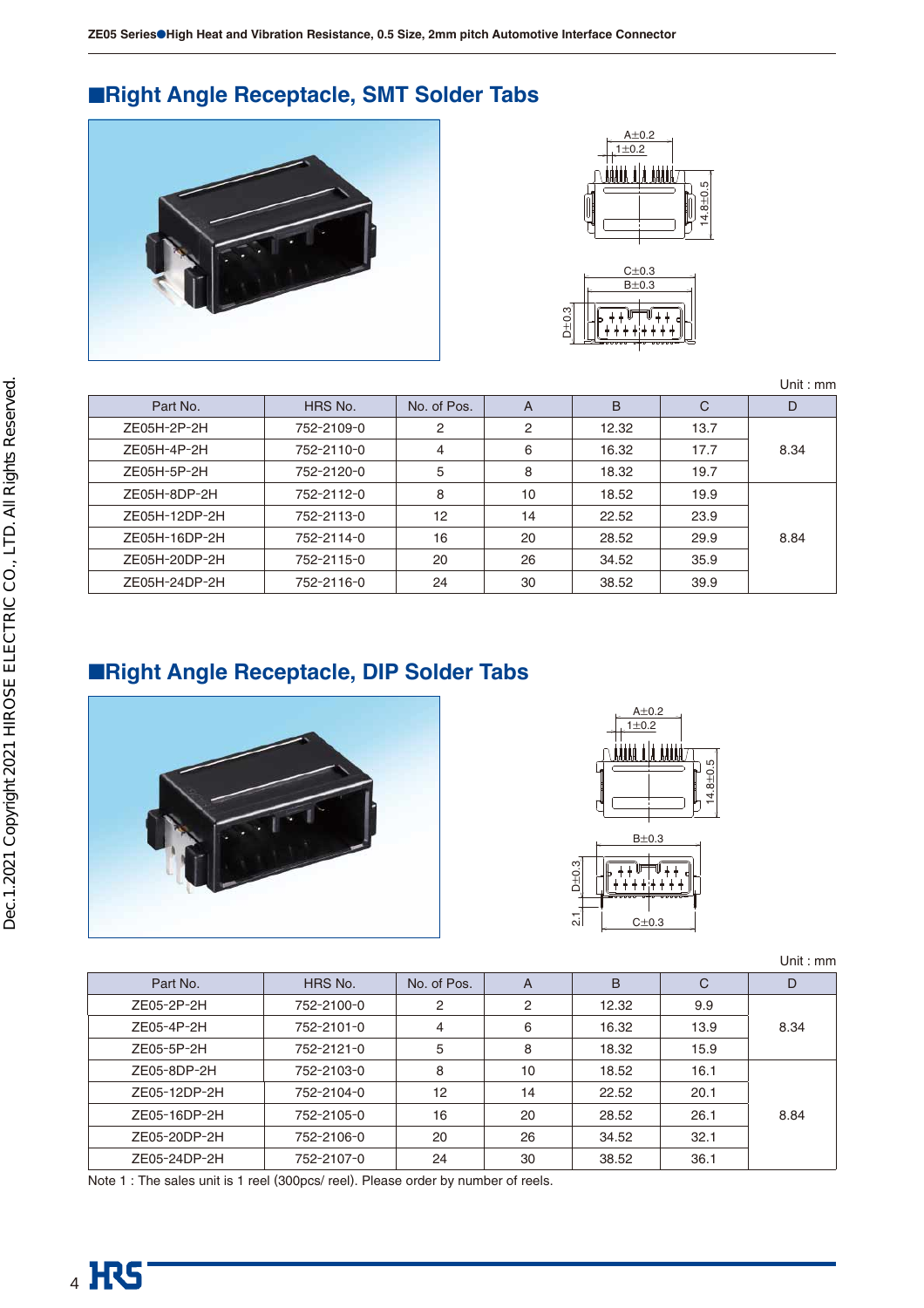# ■**Straight Receptacle, SMT Solder Tabs**





|               |            |             |    |    |      |      | Unit : mm |
|---------------|------------|-------------|----|----|------|------|-----------|
| Part No.      | HRS No.    | No. of Pos. | A  | B  | С    | D    |           |
| ZE05H-2P-2V   | 752-2309-0 | っ           | 2  | -  | 14.6 |      | 13.22     |
| ZE05H-4P-2V   | 752-2310-0 |             | 6  |    | 18.6 | 10   | 17.22     |
| ZE05H-8DP-2V  | 752-2312-0 | 8           | 10 | 8  | 20.8 |      | 19.42     |
| ZE05H-12DP-2V | 752-2313-0 | 12          | 14 | 12 | 24.8 | 10.5 | 23.42     |
| ZE05H-24DP-2V | 752-2316-0 | 24          | 30 | 28 | 40.8 |      | 39.42     |

# ■**Straight Receptacle, DIP Solder Tabs**





Unit : mm

| Part No.     | HRS No.                    | No. of Pos. |    | B  | С    | D    |       |
|--------------|----------------------------|-------------|----|----|------|------|-------|
| ZE05-2P-2V   | Under Development (Note 3) | 2           | ◠  |    | 10.8 |      | 13.22 |
| ZE05-4P-2V   | Under Development (Note 3) | 4           | 6  |    | 14.8 | 10   | 17.22 |
| ZE05-8DP-2V  | Under Development (Note 3) | 8           | 10 | 8  | 17   |      | 19.42 |
| ZE05-12DP-2V | Under Development (Note 3) | 12          | 14 | 12 | 21   | 10.5 | 23.42 |
| ZE05-24DP-2V | Under Development (Note 3) | 24          | 30 | 28 | 37   |      | 39.42 |

Note 1 : The sales unit is 1 reel (250pcs/ reel). Please order by number of reels.

Note 2 : Suction tape is attached as a standard.

Note 3 : Pin counts with the HRS No. left blank are currently under development. For details contact a Hirose sales representative.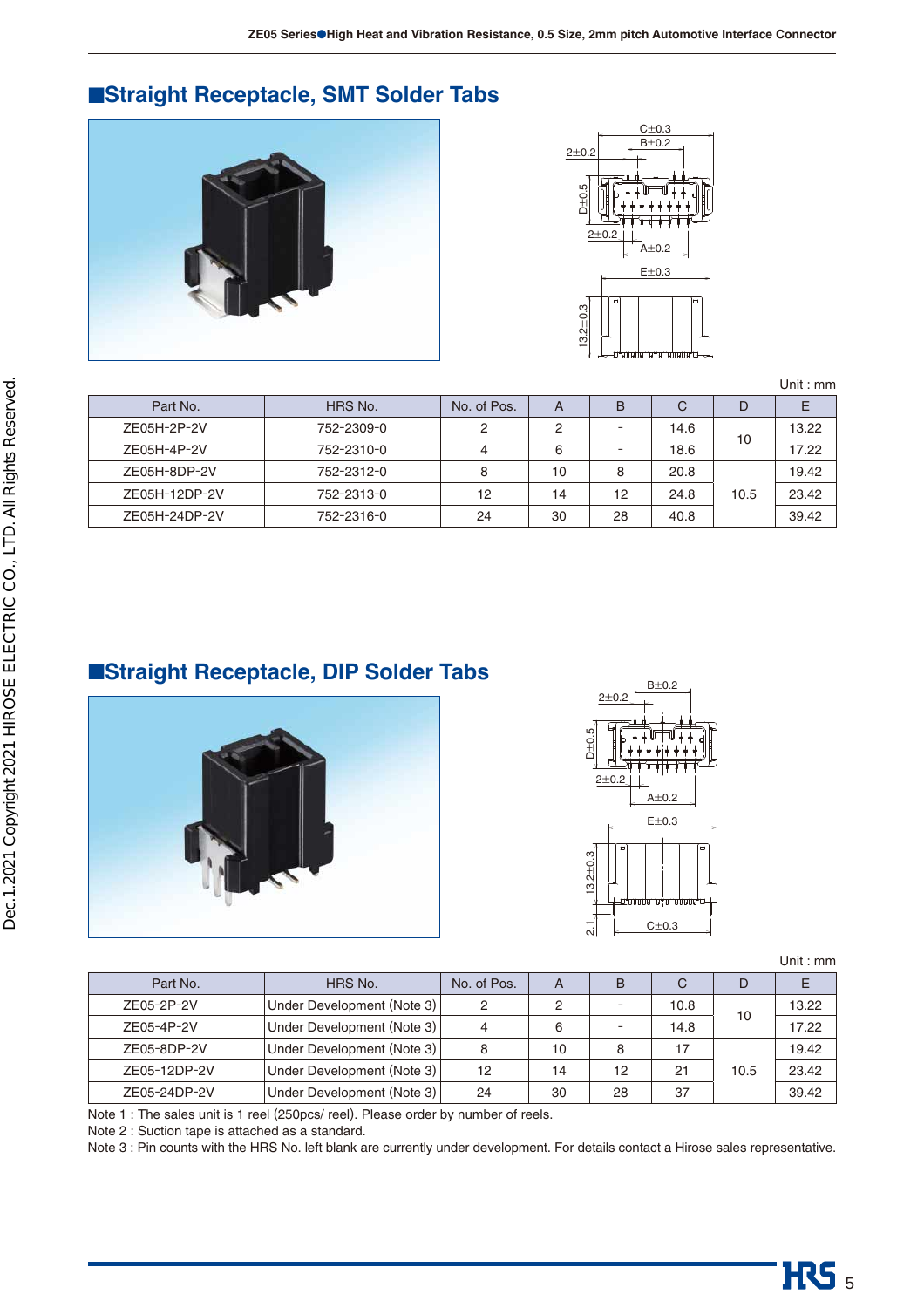# ■**Plug**





Unit : mm

| Part No.       | HRS No.    | No. of Pos. | No. of Packages | A    | B    | С    |
|----------------|------------|-------------|-----------------|------|------|------|
| $ZE05-2S-HU/R$ | 752-2200-0 | 2           | 350             | 8.8  |      |      |
| $ZE05-4S-HU/R$ | 752-2201-0 | 4           | 350             | 12.8 | 9.7  | 5.3  |
| $ZE05-5S-HU/R$ | 752-2211-0 | 5           | 350             | 14.8 |      |      |
| ZE05-8DS-HU/R  | 752-2203-0 | 8           | 385             | 13.6 |      |      |
| ZE05-12DS-HU/R | 752-2204-0 | 12          | 350             | 17.6 |      |      |
| ZE05-16DS-HU/R | 752-2205-0 | 16          | 280             | 23.6 | 10.2 | 6.44 |
| ZE05-20DS-HU/R | 752-2206-0 | 20          | 245             | 29.6 |      |      |
| ZE05-24DS-HU/R | 752-2207-0 | 24          | 210             | 33.6 |      |      |

Note 1 : The product is sold in sets so please order based on number of sets.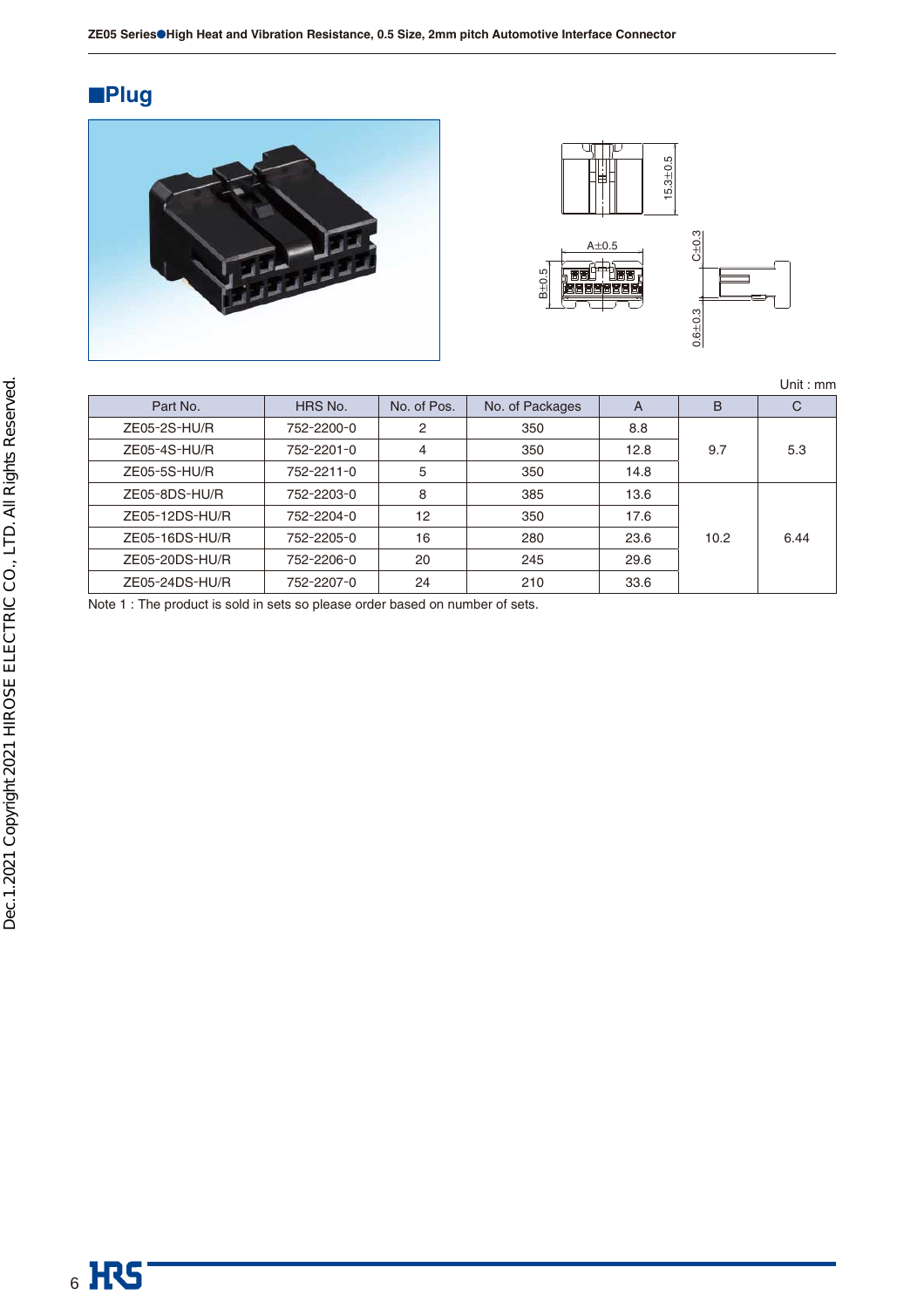#### ■**Crimp Terminal for Plug**



| Part No.   | $\hat{N}$ No.<br>טחד | <b>ype</b>       | Quantıty    | Finish        |
|------------|----------------------|------------------|-------------|---------------|
| $7F$ $0F-$ | 752<br>-2001         | Reel<br>™erminal | 000pcs/reel | eting<br>. In |

| Note 1: Please consult with a Hirose sales representative when considering cables other than the applicable cables. |  |  |
|---------------------------------------------------------------------------------------------------------------------|--|--|
| Note 2 : Contact a Hirose sales representative regarding the usability of crimping tools made by other companies.   |  |  |

#### ■**Applicable Crimping Tool**

| Type                                     | Part No.             | HRS No.          | Applicable Cable            | <b>Applicable Contact</b> |
|------------------------------------------|----------------------|------------------|-----------------------------|---------------------------|
| Hirose Crimping Tool                     | CM-105C              | $901 - 0001 - 0$ |                             |                           |
| Applicator for                           | AP105-ZE05-2022S     | 901-5239-0       |                             |                           |
| Hirose Crimping Tool                     |                      |                  |                             | ZE05-2022SCF              |
| Japan Automatic Machine                  | CHX022700H           |                  |                             |                           |
| Applicator (Note 1)                      |                      |                  |                             |                           |
| Hand Tool (Note 2)                       | HT802/ZE05-2022S     | 780-0045-0       | $0.3$ sq, $0.5$ sq (Note 3) | ZE05-2022SCF (Note 4)     |
| <b>Retainer Release Tool</b><br>(Note 5) | ZE05-2DC-HU/R/RE-MD  | 902-5144-0       |                             |                           |
|                                          | ZE05-12DC-HU/R/RE-MD | 902-5143-0       |                             |                           |
| Terminal Extraction Tool                 | ZE05/RE-MD           | $902 - 5145 - 0$ |                             | ZE05-2022SCF              |

Note 1 : Contact Japan Automatic Machine (J.A.M) regarding crimping failure relating to applicable J.A.M. applicators or for other applicator inquiries via the J.A.M. website. (URL : http://www.jam-net.co.jp)

Note 2 : Hand tools are developed as a prototype tool during product development. Use an applicator for mass production.

Note 3 : Applicable cables are limited to those listed in the table.

Note 4 : Cut the reel terminal for use with the hand tool.

Applicable contacts are limited to those listed in the table.

Note 5 : Contact a Hirose representative about the retainer release tool for 20 and 24pos. ZE05-2DC-HU/R/RE-MD …Single row products only (2, 4, 5pos.)

ZE05-12DC-HU/R/RE-MD …2 row products only (8, 12, 16pos.)

Note 6 : Conduct crimping based on the "Crimping Standards" and "Crimping Conditions Table".

Note 7 : Problems with tools not specified by Hirose are outside the scope of warranty.